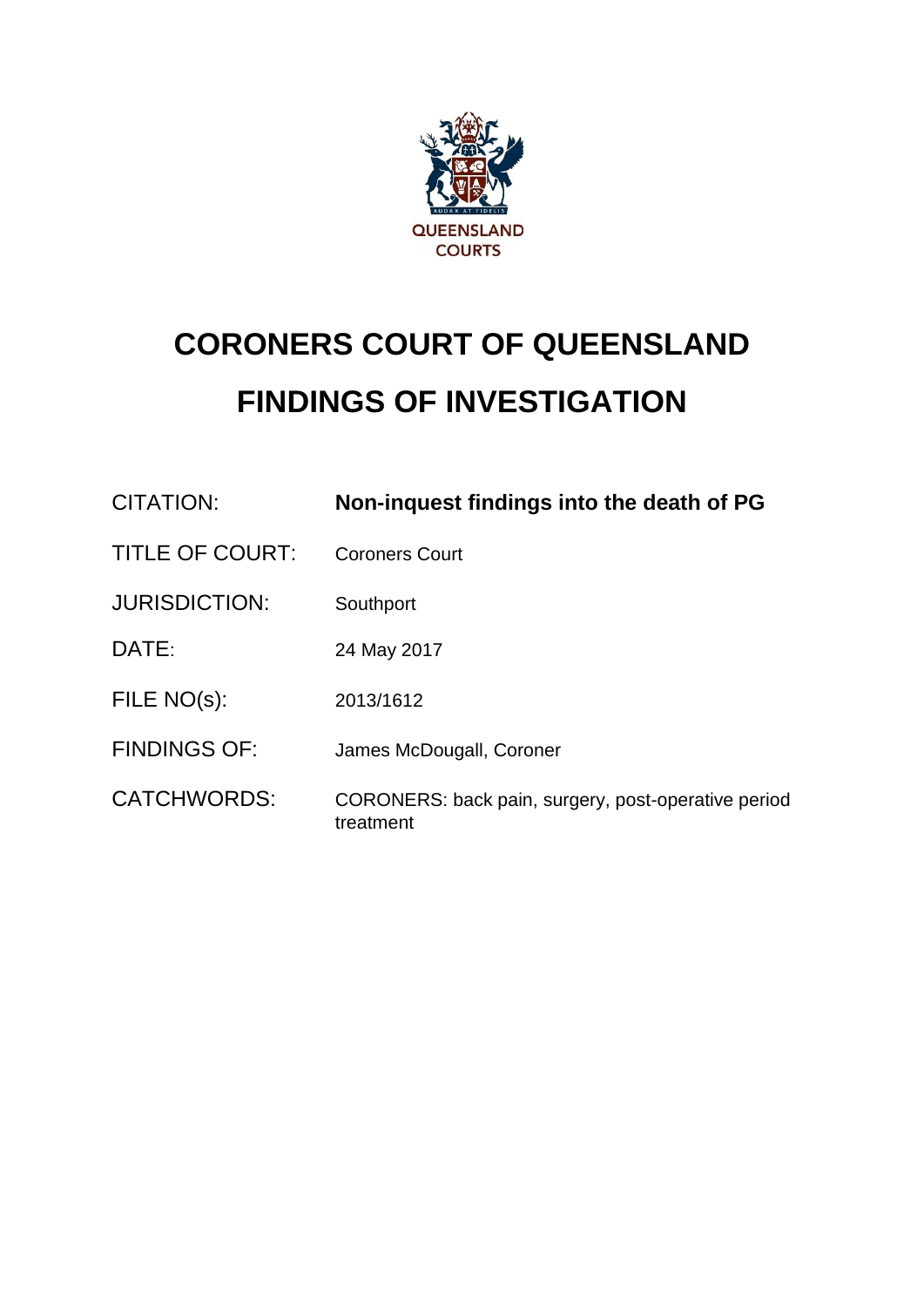# **Contents**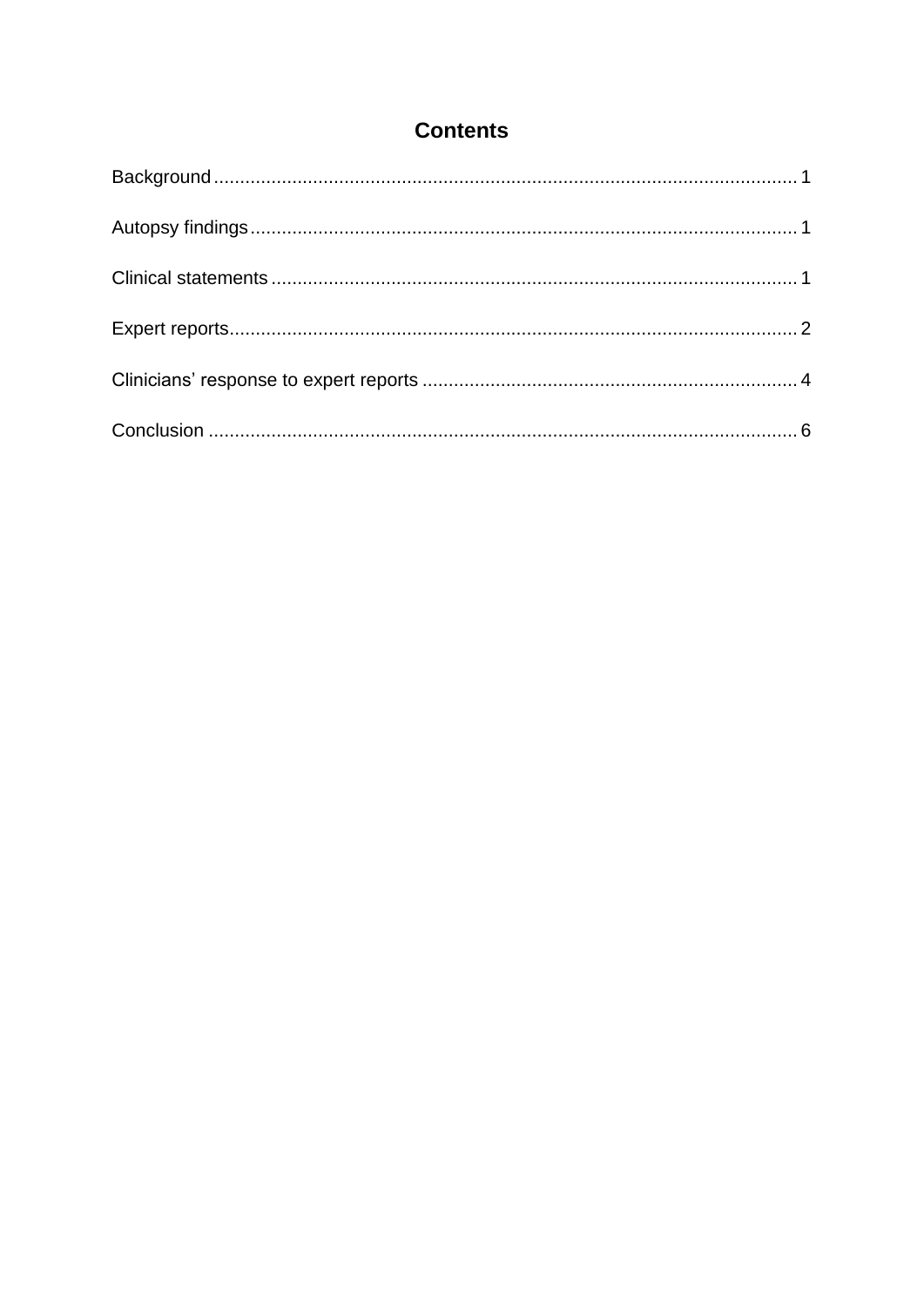# <span id="page-2-0"></span>**Background**

PG was 75 years old. He lived in Southport. He had a complex range of medical conditions which included supra-nuclear palsy, cognitive impairment and Parkinson's disease with significant movement and speech difficulties. He also had a history of hypertension, hypercholesterolaemia and glaucoma.

On 16 April 2013, Mr PG was admitted to a private hospital from a Rehabilitation Unit from another private hospital for the treatment of chronic low back pain which had been unresponsive to steroid injections and analgesia. The cause of his back pain and right sciatica was found to be advanced degenerative disease of the lumbar spine at L3/4 and L4/5 with spinal canal stenosis associated with a right lateral disc protrusion compressing the nerve root. Mr PG was reviewed by neurosurgeon, Dr LT who suggested that he undergo operative management. Between 23 and 25 April 2013 Mr PG underwent a two-stage back surgery initially involving L3/4 and L4/5 extreme lateral interbody fusion, and a decompression lumbar laminectomy and L3/4 discectomy. He was immediately commenced on anticoagulation medication. Post-operatively, Mr PG reportedly had no pain when lying still in bed, but experienced considerable pain when he repositioned. He subsequently started to complain of abdominal pain and distension, and was found to have deteriorating renal function.

On 1 May 2013, a CT scan of the abdomen was conducted which showed extensive retroperitoneal haematoma on the left-hand side extending from the level of the mid-kidney to the left common femoral vessels. The left kidney was not obstructed. At this time his anticoagulation therapy was ceased. On 2 May 2013, Mr PG was reviewed by nephrologist, Dr AP who was of the view that he was suffering from acute renal failure secondary to blood loss and hypotension. He was subsequently transferred to the intensive care unit for haemodynamic monitoring. There were differing diagnoses as to the cause of the retroperitoneal haemorrhage, but it was thought to be most likely venous blood. An echocardiogram was performed which showed a small left ventricular cavity with abnormal septal wall motion. Mr PG's renal function improved with fluid therapy and although he continued to have pain, it was able to be adequately controlled through pain relief. On 7 May 2013, Mr PG was scheduled to be discharged from the ICU. Unfortunately, he suddenly became unconscious and went into cardiac arrest. Despite extensive resuscitation efforts, Mr PG was declared deceased at 8.22am. It was suspected that he had suffered a massive pulmonary embolus.

## <span id="page-2-1"></span>**Autopsy findings**

An autopsy was conducted on 9 May 2013. Following internal examination, a large haemorrhage was observed which originated from the area of the lumbar spine at the site of recent surgery that continued into the back of the abdomen. No discrete blood vessels could be identified as to the source of the haemorrhage, with the major arteries and veins in the lower abdomen and their branches appearing to be intact. A blood clot weighing almost 2.4kg, which is almost 50% of Mr GP's blood volume, was removed from the haemorrhage. Coronary atherosclerosis was also found, however no significant luminal narrowing was noted. The pathologist concluded that the cause of Mr PG's death was left retroperitoneal haemorrhage associated with his lumbar spine surgery.

## <span id="page-2-2"></span>**Clinical statements**

During the course of the coronial investigation a number of statements were sought from the doctors involved in Mr PG's care and treatment at the private hospital.

#### *Statement of Neurosurgeon, Dr LT, dated 3 June 2014*

According to Dr LT, he first saw Mr PG on 15 April 2013 in relation to complaints of increasing back pain said to have been present since November 2012. Previous attempts to treat his ailments conservatively had been unsuccessful. A subsequent x-ray and MRI conducted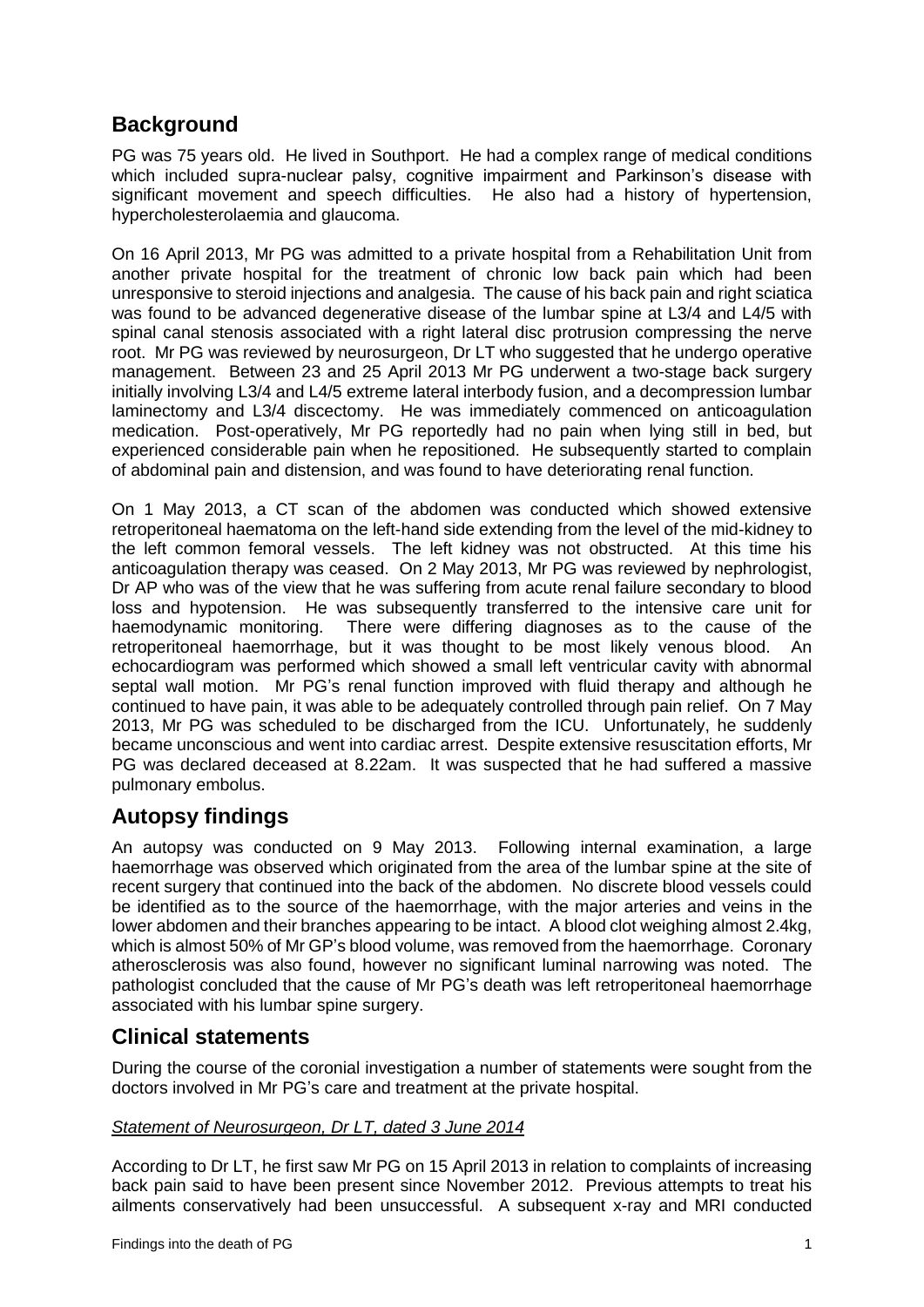showed a grade 1 L3/4 and L4/5 degenerative listhesis with severe L3/4 and L4/5 canal stenosis. It also showed right L3/4 disc protrusion and right L3/4 and L4/5 foraminal stenosis. Dr LT noted that Mr PG had been bed bound for quite some time and had been hospitalised. As such, his risk of developing a post-operative deep vein thrombosis (DVT) was considered to be significant and he was commenced on perioperative anticoagulant therapy.

Subsequently Dr LT recommended operative treatment by way of L3/4 and L4/5 extreme lateral interbody fusion (XLIF), and a decompression lumbar laminectomy and L3/4 discectomy. Dr LT said he explained the nature of the surgery to Mr PG and his family, as well as the operative risks, including the 1% chance of a patient suffering a serious or minor complication as a result. Patient information sheets about the two-stage operation procedures were also provided to the family. He maintains that Mr PG's family were well-informed as to the nature of the operations to be performed and the associated risks. Dr TL says that Mr GP's family provided consent for the surgery to be conducted and, as such, on 17 April 2013 he was transferred from the initial private hospital to the second private hospital. Dr LT describes Mr PG's surgery as 'uneventful'. Unfortunately, four days after surgery he started to develop a distended bowel. It was discovered that he had a retroperitoneal haemorrhage and, as such, anticoagulant therapy had to be ceased. He received a blood transfusion, however as he was unable to mobilise due to the pain he was at high risk of developing a pulmonary embolism (PE). Although his condition was said to be stabilised, Mr PG died suddenly after suffering a cardiac event on 7 May 2013.

#### *Statement of Intensivist and Emergency Physician, Dr JR, dated 28 June 2014*

Dr JR first became involved in Mr PG's care and treatment at the private hospital on 2 May 2013 when he was contacted by Dr AP and advised of a patient transfer to the ICU. Dr JR subsequently performed a 'rapid primary survey' of Mr PG, from which he determined that whilst he appeared to be relatively stable, he required intravenous fluids and blood transfusions. This treatment was organised and a bed was sought in the ICU. A further comprehensive history and examination was conducted following Mr PG's admission to ICU at 10:15am on 2 May 2013. Dr JR suspected that he was suffering from a retroperitoneal bleed following his back surgery, as was supported by a prior abdominal CT scan. Dr JR describes Mr PG as 'awake, cooperative and answering questions slowly but accurately'. His pain was primarily abdominal, for which he was being provided analgesia. He had no respiratory distress and was well saturated on nasal oxygen. He was suffering from acute renal failure with normal potassium. Dr JR noted that the previous imaging conducted was suggestive of an extensive left-sided retroperitoneal haemorrhage, which extended from the left kidney to the level of the left common femoral vessels. The kidneys were well perfused and there was no evidence of ureteric obstructions. Dr JR concluded that the most likely cause of Mr PG's condition was a venous bleed associated with thrombo-prophylactic anticoagulation. He noted that there was potentially a number of contributing factors to the acute renal failure, including raised intra-abdominal pressure, hypovolaemia and drug toxicity.

Dr JR subsequently organised an echocardiogram and measurement of intra-abdominal pressure, which was normal. He concluded that blood transfusion, fluid resuscitation, and cessation of anticoagulants and a watchful waiting conservative management strategy was appropriate. This plan was discussed and collectively agreed to by Dr AP, Urologist, Dr JP, Physician, Dr SN and Dr LT. Dr JR subsequently prescribed Mr PG ongoing intravenous fluid and a transfusion of packed cells. Anti-thrombotic stockings and devices were continued. He remained stable during the treatment provided by Dr JR on 2 May 2013. Dr JR had no further involvement in Mr PG's care and treatment after this date.

## <span id="page-3-0"></span>**Expert reports**

*Neurosurgeon, Dr Leigh Atkinson*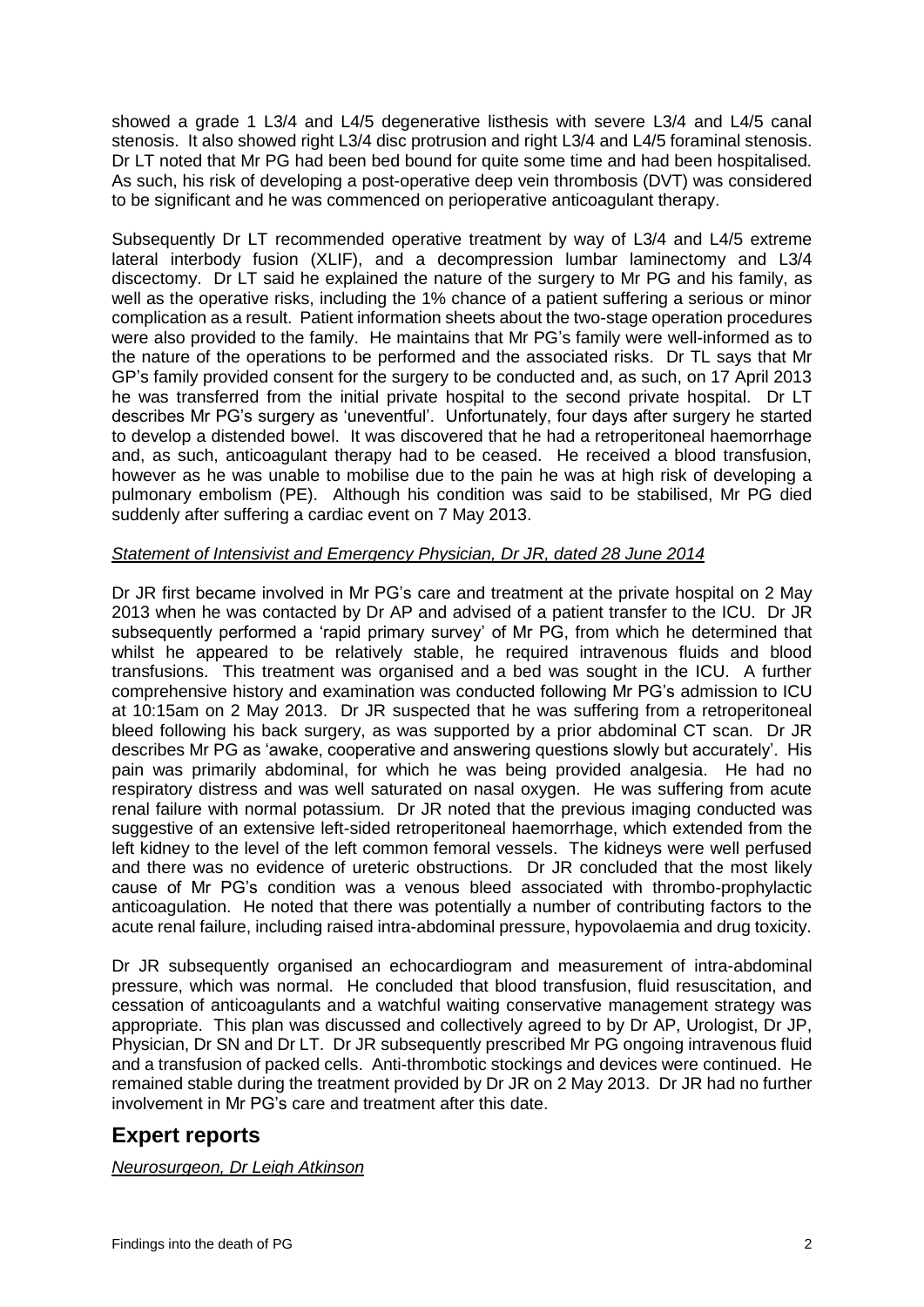On 26 September 2014, Neurosurgeon Dr Leigh Atkinson provided an expert report in relation to the appropriateness of the care and treatment provided to Mr PG, particularly whether the operative treatment was contraindicated. In relation to Mr PG's medical history, Dr Atkinson noted that he had a complex range of comorbidities. The cause of his back pain and right sciatica was advanced degenerative disease of the lumbar spine at L3/4 and L4/5 with spinal canal stenosis associated with right lateral disc protrusion compressing the nerve root. Relevantly, in relation to the operative treatment of Mr PG's back pain by Dr LT, Dr Atkinson noted the following:

- Having reviewed the records and MRI of the lumbar spine on 20 March 2013, he is of the view that the cause of Mr PG's back pain was his degenerative condition of his lumbar spine with associated lumbar disc protrusions on the right at L3/4, and associated spinal canal stenosis at L3/4 and L4/5. He is of the view that Mr PG's spine was stable.
- Mr PG had considerable comorbidities.
- In light of the above, the two planned operations conducted over two days were inappropriate in Mr PG's case.
- Had Mr PG's pain been so distressing that analgesic and opioid drugs did not control the situation, then he is of the view that the appropriate operation was a simple laminectomy and lateral discectomy on the right at L3/4.

Whilst Dr Atkinson expressed concern as to Mr PG's capacity to consent to the operation conducted given his speech and cognitive difficulties associated with his Parkinson's disease, he did acknowledge that he did not have sufficient clinical information to reach a definitive conclusion.

Dr Atkinson notes that the complication of a retroperitoneal haemorrhage is well-known by spinal surgeons, who carry out procedures, such as an XLIF. He highlights that with this procedure, there is the possibility of damage to major vessels, such as the inferior vena cava or the aorta, as well as the possibility of damage to feeding arteries and veins.

Accordingly, Dr Atkinson is of the view that the possibility of a retroperitoneal haemorrhage due to an operative complication should have been identified in Mr PG's case on 27 April when there was clinical evidence of abdominal pain, distension and bloating. He is also of the view that anticoagulants were contraindicated on or after 27 April. Dr Atkinson questions why an angiogram was not performed on 27 April, although he does acknowledge that the ICU staff considered the possibility in early May, however, felt that it was inappropriate due to Mr PG's apparent renal failure. He questions why a CT scan of the abdomen was not carried out on 27 April rather than 1 May, and is of the view that appropriate action should have been taken on 27 April. Dr Atkinson notes that the retroperitoneal haemorrhage was evident to the teams, as headed by Dr LT, as from 2 May, however, no intervention was advanced for the progressive blood loss. He is of the view that Mr PG's management was therefore a concern.

#### *Specialist in Intensive Care Medicine and Anaesthesia, Associate Professor Peter Kruger*

On 26 April 2015, Deputy Director and Senior Specialist at Princess Alexandra Hospital Intensive Care Unit, Associate Professor Peter Kruger provided an expert opinion in relation to the care and treatment Mr PG received whilst in the ICU at the private hospital.

Associate Professor Kruger shares the opinion expressed by Dr Atkinson regarding the management of Mr PG in the early post-operative period. He notes that Mr PG's clinical course post-operatively suggests that an abdominal CT scan prior to 1 May 2013 may have been appropriate. He also questions the use of subcutaneous Heparin as a prophylaxis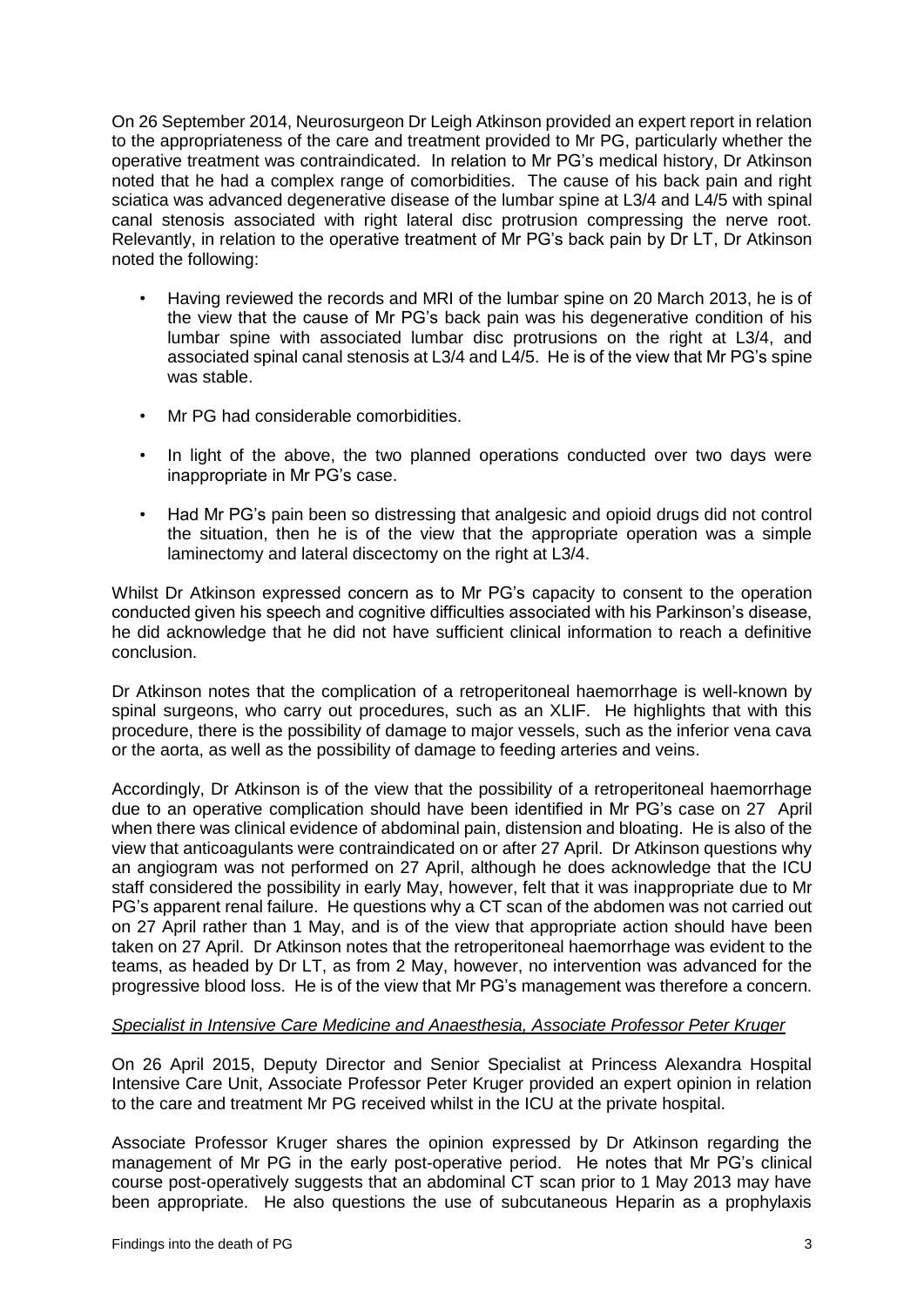against DVT, as this can increase the risk of bleeding and may have been a contributing factor to his renal impairment. Associate Professor Kruger does acknowledge that this anticoagulation therapy was appropriately stopped on Mr PG's admission to the ICU. Professor Kruger agrees with the ICU clinician's decision to delay diagnostic imaging following ICU admission, due to the risk of intravenous contrast worsening his renal condition. He is of the view that given Mr PG's haemodynamic parameters were relatively stable and his haemoglobin level could be maintained with periodic transfusion, this suggests that the observation and supportive care provided in the ICU was appropriate. Associate Professor Kruger is also of the view that Mr PG's blood loss likely occurred slowly. He notes that during his ICU stay he was appropriately treated with both intravenous fluid and blood transfusion to manage any ongoing fluid loss. Ultimately, Associate Professor Kruger opines that whilst some elements of Mr PG's management during his stay on the ward before his transfer to ICU could have been optimised, he agrees that the decision in ICU to focus on supportive care and not to embark on additional imaging was appropriate.

## <span id="page-5-0"></span>**Clinicians' response to expert reports**

In response to the concerns raised by Dr Atkinson and Associate Professor Kruger, clinicians involved in Mr PG's care and treatment were provided with the opportunity to respond.

Dr JR agrees with Associate Professor Kruger's conclusions in relation to the treatment provided whilst Mr PG was in the ICU.

Dr AP, who assessed Mr PG at the request of Dr LT on 2 May, was unable to provide an explanation as to why an abdominal CT scan was not performed prior to 1 May. Whilst he notes that this is normal practice for a post-operative patient to be prescribed Heparin, as he was not responsible for commencing such medication in Mr PG's case, he is unable to explain the reasoning.

#### *Dr LT's response*

On 7 November 2016 Dr LT provided a response in relation to the concerns expressed by both of the experts.

Relevantly, Dr LT states the following:

- Mr PG was admitted to the private hospital on 28 March 2013 under the care of Endocrinologist Dr SN with lower back pain, right-sided sciatic pain and recurrent falls. He was subsequently referred to the Rehabilitation Unit, however due to the severity of his condition it was found that rehabilitation was not an option. An opinion was therefore sought from Orthopaedic Spine Surgeon, Dr LM and then himself.
- As Mr PG was not suitable for rehabilitation, and other past treatments including CT guided nerve root sheath block and epidural performed on 19 November 2012, 21 March 2013, 26 March 2013 and 5 April 2013, had failed, and he was experiencing increased difficulty mobilising, consideration was then given to surgery. Dr LM was approached for an opinion, following which he recommended surgery. A second opinion was sought from himself (Dr LT) and he also agreed that the surgery was appropriate.
- He first saw Mr PG on 15 April 2013 and then again on 17 April 2013. On each occasion, Dr LT discussed both operative procedures with him and his family. They were also referred to the NuVassive website for further information. Possible complications of the surgery were also discussed. Mr PG and his family were happy for the surgery to proceed.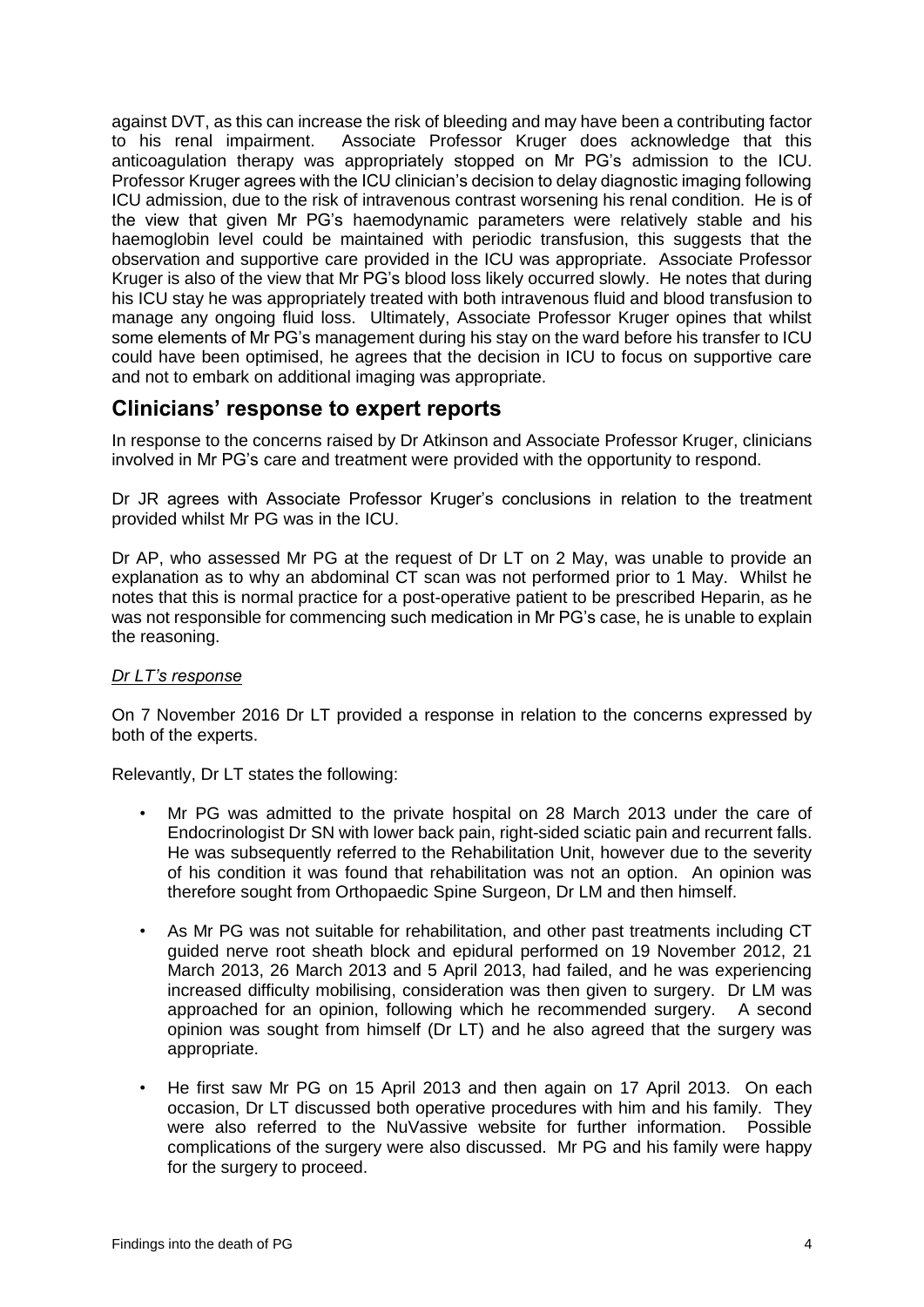- In relation to his reasoning for performing the surgery in two stages, Dr LT notes that this is often more physiologically tolerant for the patient. This would also allow any complications experienced following the first procedure to be dealt with prior to performing the second procedure.
- He explained that his decision to carry out the surgeries on Mr PG was based upon the clinical features, failure of conservative treatment, failure of nerve root sheath block, failure of epidural and failure of rehabilitation as well as the pre-operative assessment by Dr McN, Anaesthetist, who confirmed by way of medical notes on 23 April 2013 that Mr PG had recently failed rehabilitation at a private hospital.
- He disagreed with Dr Atkinson's opinion that a lumbar discectomy or laminectomy would have adequately treated Mr PG's pathology. He notes that the indications for surgical treatment were grade 1 L3/4, grade 1 L4/5 degenerative listhesis, and severe L3/4 and L4/5 canal and foraminal stenosis. This was associated with right L3/4 disc protrusion, with evidence of nerve root impingement. There were also signs of spinal canal stenosis and an unstable spine. Dr LT notes that known complication associated with simple discectomy and simple laminectomy, and with Mr PG's pre-operative MRI scan findings, is that following decompressive laminectomy the spine can become even more unstable. He would have then required more surgery, which Dr LT did not think was a good option. His decision to stabilise the spine, decompress the spinal canal, and the nerve root through the surgery was therefore the optimal option for Mr PG.
- He notes that both stages of the surgery were uneventful. The XLIF was done so whilst Mr PG was in the park bench position, with the use of image guidance. A minimal access approach (keyhole) was utilised. An intraoperative CT scan was used during the second stage of surgery. A post-operative CT scan was also conducted immediately following surgery, which did not show evidence of any haemorrhages or other complications associated with the surgery.
- Given Mr PG was in hospital for some time prior to the procedures, he was at significant risk of developing a post-operative DVT/pulmonary embolus. Having considered his various comorbidities, including renal failure, Dr LT recommended that Mr PG commence Heparin subcutaneously on 27 April 2013.
- When he reviewed Mr PG on 27 April he noted that his haemoglobin had dropped postoperatively due to blood loss from the operation on 25 April. Two units of blood were transfused and his haemoglobin improved by 28 April. No complaints of any increased abdominal pain or pain in the left groin area were noted at that time. It was only later that evening that these issues were raised. All other vital signs that evening were otherwise stable. As he had not had a bowel movement for 5-6 days, a decision was made to perform an abdominal x-ray, which took place on 28 April. This showed a moderate degree of faecal loading, for which he was given a laxative. A further x-ray was conducted on 30 April which showed that the faecal loading had been resolved. As Mr PG continued to complain of abdominal pain, and his haemoglobin dropped again, an abdominal and pelvic CT scan was arranged, which took place on 1 May. These tests confirmed that he had left-sided retroperitoneal haemorrhage.
- Following discovery of the retroperitoneal haemorrhage, discussions were had with Dr AP and Dr SN. Due to the risk associated with compartment syndrome and the development of a DVT or pulmonary embolism, it was felt important to discuss this matter with an expert. Accordingly, advice was sought from Urologist, Dr JP. The decision was then made for Mr GP to stop the Heparin therapy on 1 May.